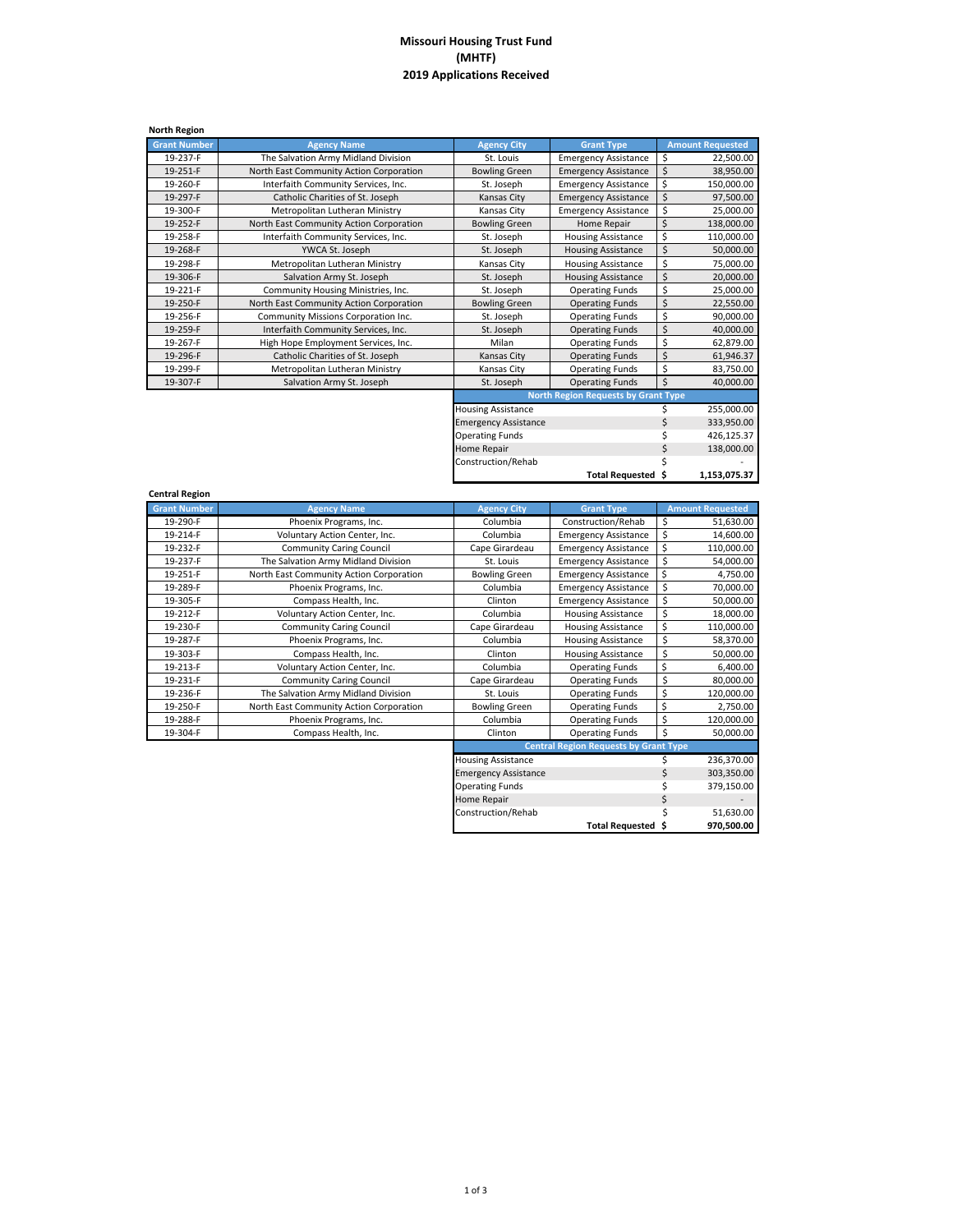## **Missouri Housing Trust Fund (MHTF) Applications Received**

| <b>South Region</b> |                                                  |                             |                                            |                    |                         |
|---------------------|--------------------------------------------------|-----------------------------|--------------------------------------------|--------------------|-------------------------|
| <b>Grant Number</b> | <b>Agency Name</b>                               | <b>Agency City</b>          | <b>Grant Type</b>                          |                    | <b>Amount Requested</b> |
| 19-201-F            | South Central Missouri Community Action Agency   | Winona                      | <b>Emergency Assistance</b>                | \$                 | 50,000.00               |
| 19-224-F            | Ozark Action, Inc.                               | <b>West Plains</b>          | <b>Emergency Assistance</b>                | \$                 | 50,000.00               |
| 19-237-F            | The Salvation Army Midland Division              | St. Louis                   | <b>Emergency Assistance</b>                | \$                 | 22,500.00               |
| 19-248-F            | Catholic Charities of Southern Missouri          | Springfield                 | <b>Emergency Assistance</b>                | \$                 | 45,000.00               |
| 19-263-F            | Delta Area Economic Opportunity Corporation      | Portageville                | <b>Emergency Assistance</b>                | \$                 | 120,000.00              |
| 19-282-F            | Crisis Nursery of the Ozarks, Inc.               | Springfield                 | <b>Emergency Assistance</b>                | \$                 | 25,000.00               |
| 19-305-F            | Compass Health, Inc.                             | Clinton                     | <b>Emergency Assistance</b>                | \$                 | 15,000.00               |
| 19-202-F            | South Central Missouri Community Action Agency   | Winona                      | Home Repair                                | \$                 | 150,000.00              |
| 19-249-F            | Catholic Charities of Southern Missouri          | Springfield                 | Home Repair                                | \$                 | 150,000.00              |
| 19-215-F            | Economic Security Corporation of Southwest Area  | Joplin                      | <b>Housing Assistance</b>                  | \$                 | 75,000.00               |
| 19-222-F            | Ozark Action, Inc.                               | <b>West Plains</b>          | <b>Housing Assistance</b>                  | \$                 | 50,000.00               |
| 19-240-F            | Community Partnership of the Ozarks              | Springfield                 | <b>Housing Assistance</b>                  | \$                 | 25,000.00               |
| 19-246-F            | Catholic Charities of Southern Missouri          | Springfield                 | <b>Housing Assistance</b>                  | \$                 | 25,000.00               |
| 19-261-F            | Delta Area Economic Opportunity Corporation      | Portageville                | <b>Housing Assistance</b>                  | \$                 | 80,000.00               |
| 19-303-F            | Compass Health, Inc.                             | Clinton                     | <b>Housing Assistance</b>                  | \$                 | 15,000.00               |
| 19-200-F            | South Central Missouri Community Action Agency   | Winona                      | <b>Operating Funds</b>                     | \$                 | 20,000.00               |
| 19-216-F            | Economic Security Corporation of Southwest Area  | Joplin                      | <b>Operating Funds</b>                     | \$                 | 150,000.00              |
| 19-217-F            | Family Self Help Center Inc, dba Lafayette House | Joplin                      | <b>Operating Funds</b>                     | \$                 | 19,215.00               |
| 19-223-F            | Ozark Action, Inc.                               | <b>West Plains</b>          | <b>Operating Funds</b>                     | \$                 | 25,000.00               |
| 19-236-F            | The Salvation Army Midland Division              | St. Louis                   | <b>Operating Funds</b>                     | \$                 | 10,500.00               |
| 19-241-F            | Community Partnership of the Ozarks              | Springfield                 | <b>Operating Funds</b>                     | \$                 | 119,650.00              |
| 19-247-F            | Catholic Charities of Southern Missouri          | Springfield                 | <b>Operating Funds</b>                     | \$                 | 80,000.00               |
| 19-257-F            | <b>Empowering Home (Great Circle)</b>            | Springfield                 | <b>Operating Funds</b>                     | \$                 | 21,000.00               |
| 19-262-F            | Delta Area Economic Opportunity Corporation      | Portageville                | <b>Operating Funds</b>                     | \$                 | 33,650.00               |
| 19-281-F            | Crisis Nursery of the Ozarks, Inc.               | Springfield                 | <b>Operating Funds</b>                     | \$                 | 150,000.00              |
| 19-304-F            | Compass Health, Inc.                             | Clinton                     | <b>Operating Funds</b>                     | $\mathsf{\hat{S}}$ | 15,000.00               |
|                     |                                                  |                             | <b>South Region Requests by Grant Type</b> |                    |                         |
|                     |                                                  | <b>Housing Assistance</b>   |                                            | Ś                  | 270,000.00              |
|                     |                                                  | <b>Emergency Assistance</b> |                                            | \$                 | 327,500.00              |

|                             | South Region Requests by Grant Type |   |              |
|-----------------------------|-------------------------------------|---|--------------|
| <b>Housing Assistance</b>   |                                     |   | 270,000.00   |
| <b>Emergency Assistance</b> |                                     | Ś | 327,500.00   |
| <b>Operating Funds</b>      | Ś                                   |   | 644.015.00   |
| Home Repair                 | Ś                                   |   | 300,000.00   |
| Construction/Rehab          | Ś                                   |   |              |
|                             | Total Requested \$                  |   | 1,541,515.00 |

 $$ 190,000.00$  $$ 150,000.00$ **\$ 1,903,280.63**

**Total Requested**

| Kansas City Metropolitan Region |                                         |                             |                                                               |    |                         |
|---------------------------------|-----------------------------------------|-----------------------------|---------------------------------------------------------------|----|-------------------------|
| <b>Grant Number</b>             | <b>Agency Name</b>                      | <b>Agency City</b>          | <b>Grant Type</b>                                             |    | <b>Amount Requested</b> |
| 19-302-F                        | Center for the Developmentally Disabled | Kansas City                 | Construction/Rehab                                            | \$ | 150,000.00              |
| 19-220-F                        | <b>Community LINC</b>                   | Kansas City                 | <b>Emergency Assistance</b>                                   | \$ | 60,000.00               |
| 19-226-F                        | <b>Community Services League</b>        | Independence                | <b>Emergency Assistance</b>                                   | \$ | 150,000.00              |
| 19-242-F                        | Rose Brooks Center, Inc                 | <b>Kansas City</b>          | <b>Emergency Assistance</b>                                   | \$ | 55,000.00               |
| 19-297-F                        | Catholic Charities of St. Joseph        | Kansas City                 | <b>Emergency Assistance</b>                                   | \$ | 52,500.00               |
| 19-305-F                        | Compass Health, Inc.                    | Clinton                     | <b>Emergency Assistance</b>                                   | \$ | 15,000.00               |
| 19-310-F                        | reStart, Inc.                           | Kansas City                 | <b>Emergency Assistance</b>                                   | \$ | 85,000.00               |
| 19-313-F                        | SAVE Inc.                               | Kansas City                 | <b>Emergency Assistance</b>                                   | \$ | 100,000.00              |
| 19-280-F                        | Northland Neighborhoods, Incorporated   | Kansas City                 | Home Repair                                                   | \$ | 150,000.00              |
| 19-301-F                        | Metropolitan Lutheran Ministry          | Kansas City                 | Home Repair                                                   | \$ | 40,000.00               |
| 19-218-F                        | <b>Community LINC</b>                   | Kansas City                 | <b>Housing Assistance</b>                                     | \$ | 120,000.00              |
| 19-303-F                        | Compass Health, Inc.                    | Clinton                     | <b>Housing Assistance</b>                                     | \$ | 15,000.00               |
| 19-308-F                        | reStart, Inc.                           | Kansas City                 | <b>Housing Assistance</b>                                     | \$ | 150,000.00              |
| 19-311-F                        | SAVE Inc.                               | Kansas City                 | <b>Housing Assistance</b>                                     | \$ | 100,000.00              |
| 19-219-F                        | <b>Community LINC</b>                   | Kansas City                 | <b>Operating Funds</b>                                        | \$ | 120,000.00              |
| 19-225-F                        | <b>Community Services League</b>        | Independence                | <b>Operating Funds</b>                                        | \$ | 150,000.00              |
| 19-272-F                        | <b>ECH Every Child's Hope</b>           | St. Louis                   | <b>Operating Funds</b>                                        | \$ | 150,000.00              |
| 19-279-F                        | The Salvation Army Crossroads           | Independence                | <b>Operating Funds</b>                                        | \$ | 50,000.00               |
| 19-296-F                        | Catholic Charities of St. Joseph        | Kansas City                 | <b>Operating Funds</b>                                        | \$ | 14,530.63               |
| 19-299-F                        | Metropolitan Lutheran Ministry          | Kansas City                 | <b>Operating Funds</b>                                        | \$ | 41,250.00               |
| 19-304-F                        | Compass Health, Inc.                    | Clinton                     | <b>Operating Funds</b>                                        | \$ | 15,000.00               |
| 19-309-F                        | reStart, Inc.                           | Kansas City                 | <b>Operating Funds</b>                                        | \$ | 65,000.00               |
| 19-312-F                        | SAVE Inc.                               | Kansas City                 | <b>Operating Funds</b>                                        | Ś  | 55,000.00               |
|                                 |                                         |                             | <b>Kansas City Metropolitan Region Requests by Grant Type</b> |    |                         |
|                                 |                                         | <b>Housing Assistance</b>   |                                                               | \$ | 385,000.00              |
|                                 |                                         | <b>Emergency Assistance</b> |                                                               | \$ | 517,500.00              |
|                                 |                                         | <b>Operating Funds</b>      |                                                               | \$ | 660,780.63              |
|                                 |                                         | Home Repair                 |                                                               | \$ | 190,000.00              |
|                                 |                                         |                             |                                                               |    |                         |

Construction/Rehab